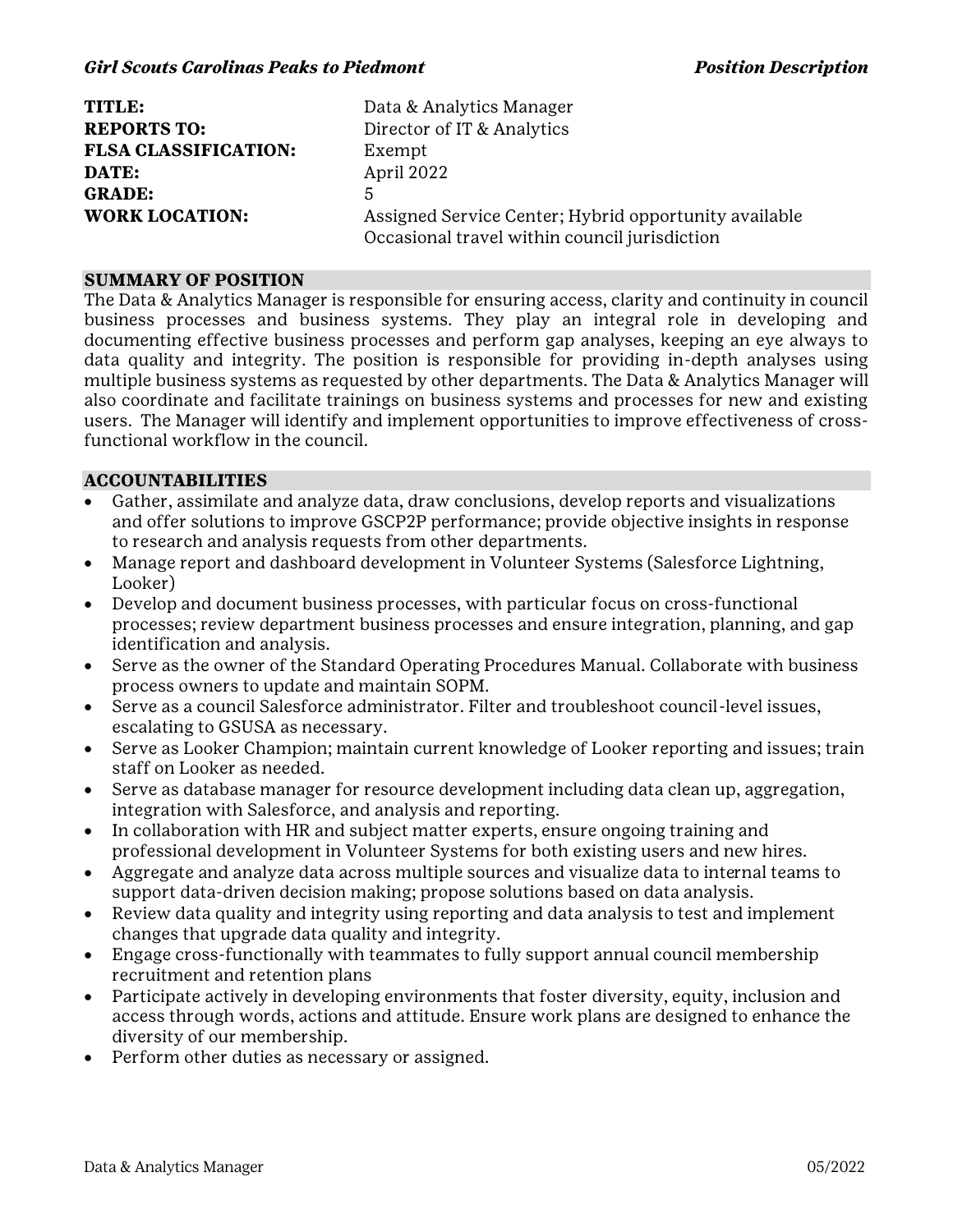# **QUALIFICATIONS**

# **Core Competencies**

- Data Prep & Integrity
- Data Storytelling & Advocacy
- · Critical Thinking
- · Customer Responsiveness
- · Project Management
- · Business Process & Data Analysis
- Problem Solving
- Relational Intelligence
- · Communication & Presentation
- · Attention to Detail
- · Business Technology

## **Qualifications**

- · Bachelor's degree in Data Analytics, Business Administration, Computer Science or Computer Information Systems or related field, or an equivalent combination of education and directly related experience.
- · Two or more years demonstrated experience with Salesforce or similar CRM system including data analysis, reporting and data visualization.
- · Advanced Microsoft Excel skills, basic SQL knowledge and presentation software skills (i.e., PowerPoint, Visio, etc.)

# **Additional Requirements**

- Subscribe to the principles of the Girl Scout Movement and become and remain a registered member of GSUSA, Girl Scouts Carolinas Peaks to Piedmont.
- · Futurist mindset and ability to translate vision to strategy to deliverables.
- · Must have consistent drive, persistence, sense of urgency, flexibility, and willingness to learn in order to reach council goals
- · Excellent time management and organizational skills with ability to carry out a variety of responsibilities with multiple priorities and deadlines with limited supervision.
- · Willingness and ability to work regular and varied hours, including some evenings and weekends.
- · Successfully pass criminal and driver background investigation.
- · Valid state-issued driver's license, valid auto insurance, acceptable driving record and access to a vehicle on a daily basis and willingness and ability to travel throughout the council's geographic area.

## **PHYSICAL DEMANDS & WORK ENVIRONMENT**

The employee is occasionally required to stand; walk; sit; use hands to finger, handle or feel objects, tools or controls including the operation of computer keyboard, calculator, copier machine and other office equipment; reach with hands and arms; climb stairs; balance; bend and stoop, kneel, crouch or crawl; talk or hear within normal range for telephone use. The employee must occasionally lift and/or move up to 35 pounds. The employee must have close visual acuity to perform activities such as viewing a computer terminal, preparing and analyzing data and figures and extensive reading. The employee must be able to operate a passenger car and drive throughout the council jurisdiction on an occasional basis.